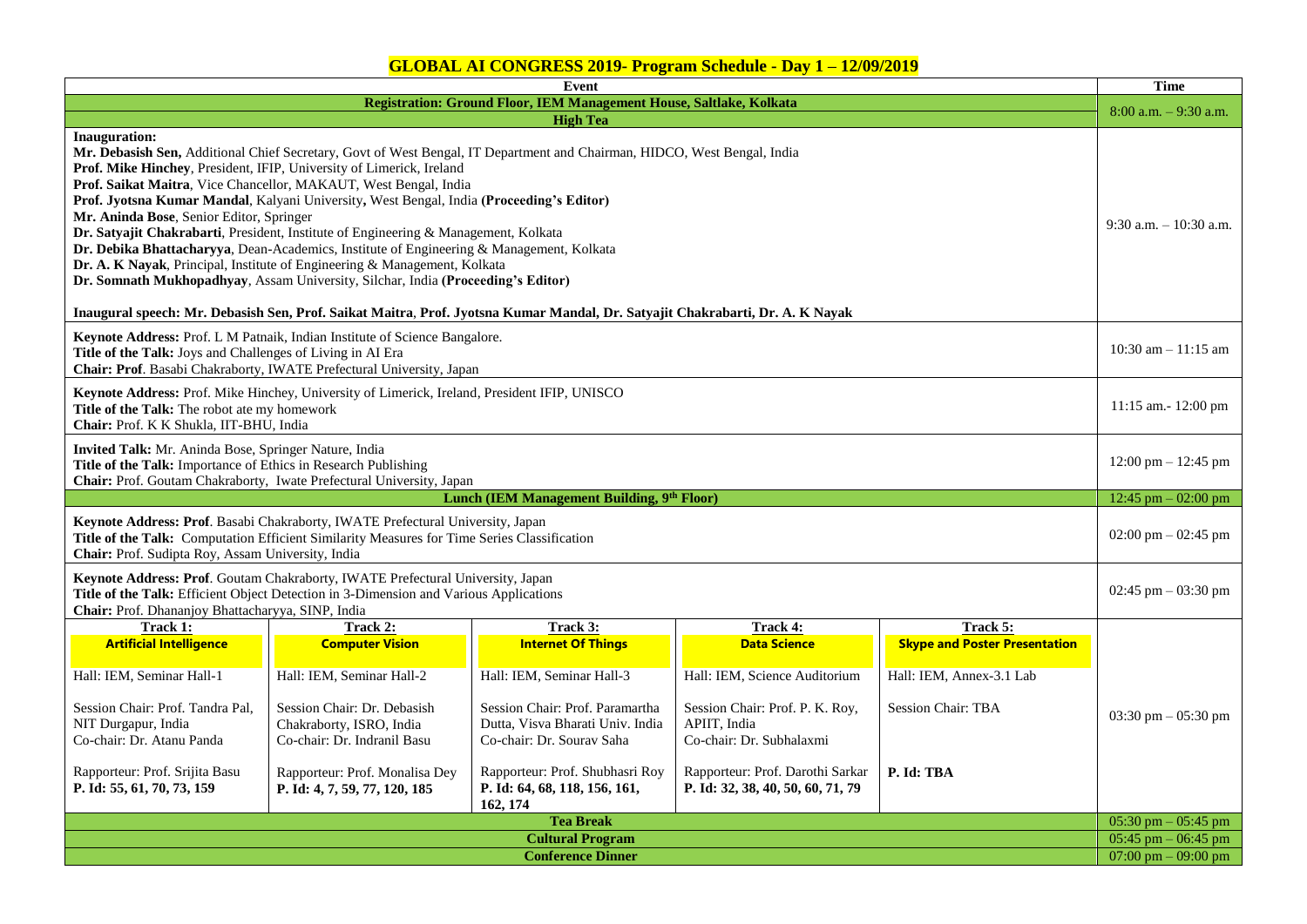|                                                                                                                                                                                                                                                |                                                                                                          | $Day 2 - 13/09/2019$                                                                         |                                                                                   |                                      |                                       |  |  |
|------------------------------------------------------------------------------------------------------------------------------------------------------------------------------------------------------------------------------------------------|----------------------------------------------------------------------------------------------------------|----------------------------------------------------------------------------------------------|-----------------------------------------------------------------------------------|--------------------------------------|---------------------------------------|--|--|
| Event                                                                                                                                                                                                                                          |                                                                                                          |                                                                                              |                                                                                   |                                      |                                       |  |  |
| Institute of Engineering &Management, Gurukul Building, Sec V, Saltlake, Kolkata<br>Registration: Ground Floor, IEM Management House, Saltlake, Kolkata                                                                                        |                                                                                                          |                                                                                              |                                                                                   |                                      |                                       |  |  |
| Invited Talk: Dr. Niloy Ganguly, IIT- Kharagpur<br><b>Title of the Talk: TBA</b><br><b>Chair:</b> Prof. Kousik Roy, West Bengal State University, India                                                                                        |                                                                                                          |                                                                                              |                                                                                   |                                      |                                       |  |  |
| Invited Talk: Dr. Nabarun Bhattacharyya, CDAC, Kolkata, India<br>Title of the Talk: AI for Multisensor System<br>Chair: Prof. Samiran Chattopadhyay, Jadavpur University, India                                                                |                                                                                                          |                                                                                              |                                                                                   |                                      |                                       |  |  |
| Invited Talk: Prof. Amlan Chakrabarti, Calcutta University, India<br>Chair: Dr. Debasish Chakraborty, ISRO, India                                                                                                                              |                                                                                                          |                                                                                              |                                                                                   |                                      |                                       |  |  |
|                                                                                                                                                                                                                                                |                                                                                                          | <b>Tea Break</b>                                                                             |                                                                                   |                                      | 10.30 am $-$ 10:45 am                 |  |  |
| <b>Invited Talk:</b> Prof. K K Shukla, IIT (BHU), India<br>Title of the Talk: Adaptive Growing Neural Gas Algorithm with Correntropy Induced Metric<br>Chair: Prof. J K Sing, Jadavpur University, India                                       |                                                                                                          |                                                                                              |                                                                                   |                                      |                                       |  |  |
| Invited Talk: Prof. J. K. Mandal, University of Kalyani, India<br>Title of the Talk: Data Modeling and Analytics on Neural Computing and Cryptography for Wireless Communication<br>Chair: Prof. Amlan Chakrabarti, Calcutta University, India |                                                                                                          |                                                                                              |                                                                                   |                                      |                                       |  |  |
| Invited Talk: Dr. Debasish De, MAKAUT, India<br>Title of the Talk: Mobile crowd sensing: A human-like intelligence using social sensors<br>Chair: Prof. B. B. Pal, University of Kalyani, India                                                |                                                                                                          |                                                                                              |                                                                                   |                                      |                                       |  |  |
| Lunch (IEM Management Building, 9th Floor)                                                                                                                                                                                                     |                                                                                                          |                                                                                              |                                                                                   |                                      |                                       |  |  |
| Invited Talk: Ms. Koyel Mukherjee, IBM Research Lab, India<br>Title of the Talk: Towards Scalable and Accurate Training of Deep Learning Models<br>Chair: Prof. J. K. Mandal, University of Kalyani, India                                     |                                                                                                          |                                                                                              |                                                                                   |                                      |                                       |  |  |
| Invited Talk: Mr. Joy Mustafi, SalesForce, India<br>Title of the Talk: Applications of Cognitive Computing Research<br>Chair: Dr. Somnath Mukhopadhyay, Assam University, India                                                                |                                                                                                          |                                                                                              |                                                                                   |                                      |                                       |  |  |
| Track 1:                                                                                                                                                                                                                                       | Track 2:                                                                                                 | Track 3:                                                                                     | Track 4:                                                                          | Track 5:                             |                                       |  |  |
| <b>Artificial Intelligence</b>                                                                                                                                                                                                                 | <b>Artificial Intelligence</b>                                                                           | <b>IoT - Cloud Computing</b>                                                                 | <b>Data Science</b>                                                               | <b>Skype and Poster Presentation</b> |                                       |  |  |
| Hall: IEM, Seminar Hall-1                                                                                                                                                                                                                      | Hall: IEM, Seminar Hall-2                                                                                | Hall: IEM, Seminar Hall-3                                                                    | Hall: IEM, Science Auditorium                                                     | Hall: IEM. Annex-3.1 Lab             |                                       |  |  |
| Session Chair: Prof. B. B. Pal,<br>University of Kalyani, India<br>Co-chair: Dr. Lopa Mandal                                                                                                                                                   | Session Chair: Prof. Samiran<br>Chattopadhyay, Jadavpur<br>University, India<br>Co-chair: Dr. Kartik Sau | Session Chair: Prof. Santi P.<br>Maity, IIEST Shibpur, India<br>Co-chair: Dr. Sanchita Ghosh | Session Chair: Prof. D. D. Sinha<br>Co-chair: Dr. Baisakhi Das                    | Session Chair: TBA                   | $03:15 \text{ pm} - 05:15 \text{ pm}$ |  |  |
| Rapporteur: Prof. Srijita Basu<br>P. Id: 8, 10, 57, 58, 112, 127, 129                                                                                                                                                                          | Rapporteur: Prof. Monalisa Dey<br>P. Id: 123, 137, 138, 157, 165,<br>267                                 | Rapporteur: Prof. Shubhasri Roy<br>P. Id: 62, 113, 132, 133, 135,<br>163, 266                | Rapporteur: Prof. Darothi Sarkar<br>P. Id: 82, 92, 97, 124, 131, 179,<br>183, 199 | P. Id: 125, 134, 238                 | 05:15 pm - 05:30 pm                   |  |  |
| <b>Tea break</b>                                                                                                                                                                                                                               |                                                                                                          |                                                                                              |                                                                                   |                                      |                                       |  |  |
| Springer Award by Mr. Aninda Bose, Prof. J. K. Mandal and Dr. Somnath Mukhopadhyay                                                                                                                                                             |                                                                                                          |                                                                                              |                                                                                   |                                      |                                       |  |  |
| <b>Valedictory &amp; Vote of Thanks</b><br><b>CII Auditorium, IEM Management Campus</b>                                                                                                                                                        |                                                                                                          |                                                                                              |                                                                                   |                                      |                                       |  |  |